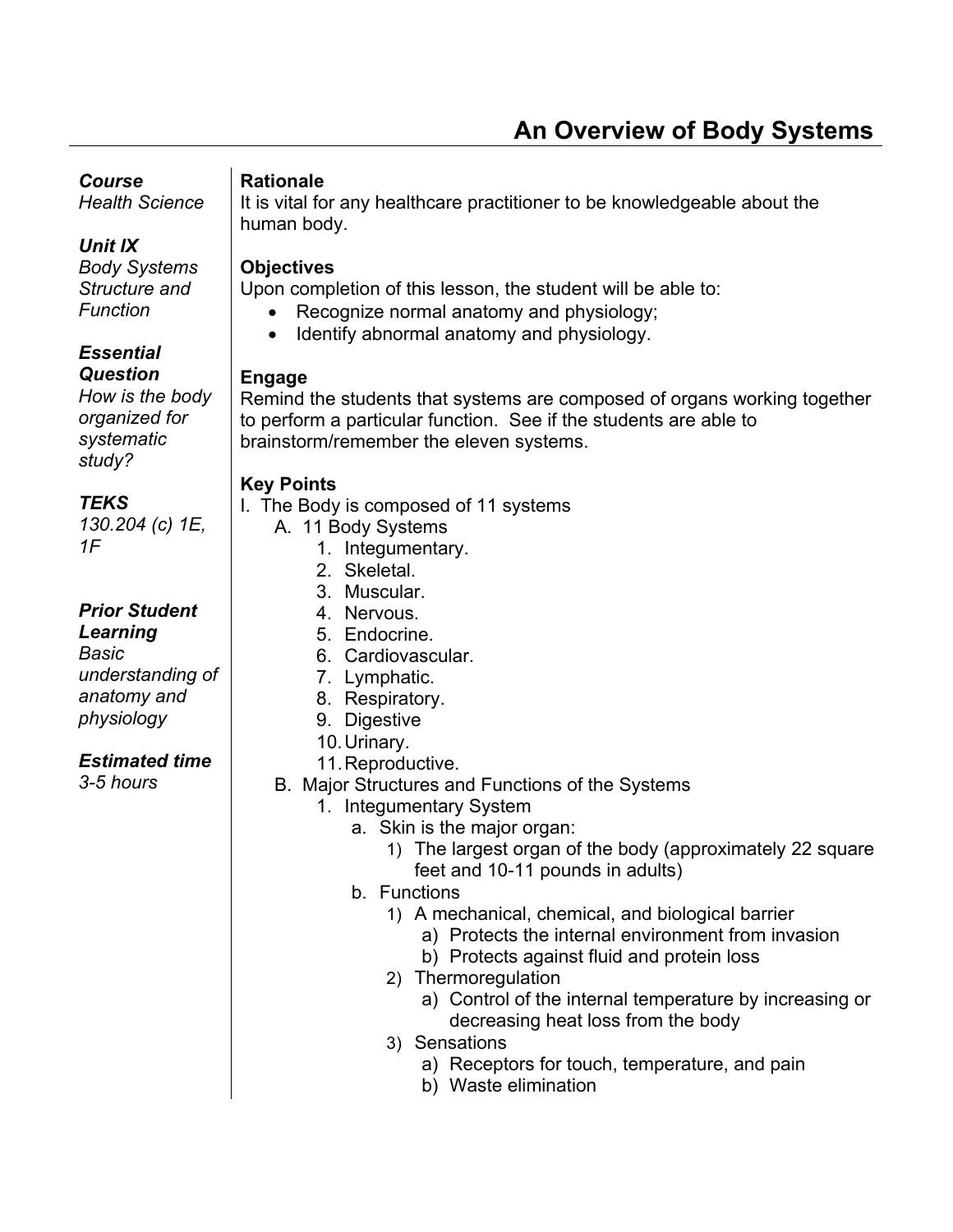- c) Production of vitamin D
- c. Accessory organs
	- a) Hair
	- b) Nails
	- c) Sweat glands
	- d) Oil glands
- 2. Skeletal System
	- a. Each bone is an organ.
		- 1) Over 200 bones
		- 2) Approximately 22 of the pounds of weight in a 125 pound person
	- b. The joints and cartilage complete the system.
	- c. Functions
		- 1) Supports the body
		- 2) Protects the organs
		- 3) The sites for muscle attachment
		- 4) The levers for movement
		- 5) Blood cell formation
		- 6) Mineral storage
- 3. Muscular System
	- a. Each muscle is an organ.
		- 1) Over 700 muscles
		- 2) Make up 50-63 of the pounds of the weight in a 125 pound adult's weight
		- 3) Attach to bones
	- b. Functions
		- 1) Contract and relax to cause movement by pulling on the bones
		- 2) Stabilize body position
		- 3) Generate heat
- 4. Nervous System
	- a. Composed of the brain, spinal cord, nerves and special sense organs; one of the most complex, yet smallest systems of the body
	- b. Capable of producing electrical messages for communication within the body
		- 1) These messages can be transmitted within milliseconds.
	- c. Functions
		- 1) Monitors internal and external environments with receptors
		- 2) Interprets stimuli
		- 3) Responds to stimuli by sending an electrical message to another nerve, muscle, or gland
		- 4) Thus, regulates bodily activities
		- 5) Special senses are taste, smell, sight, hearing and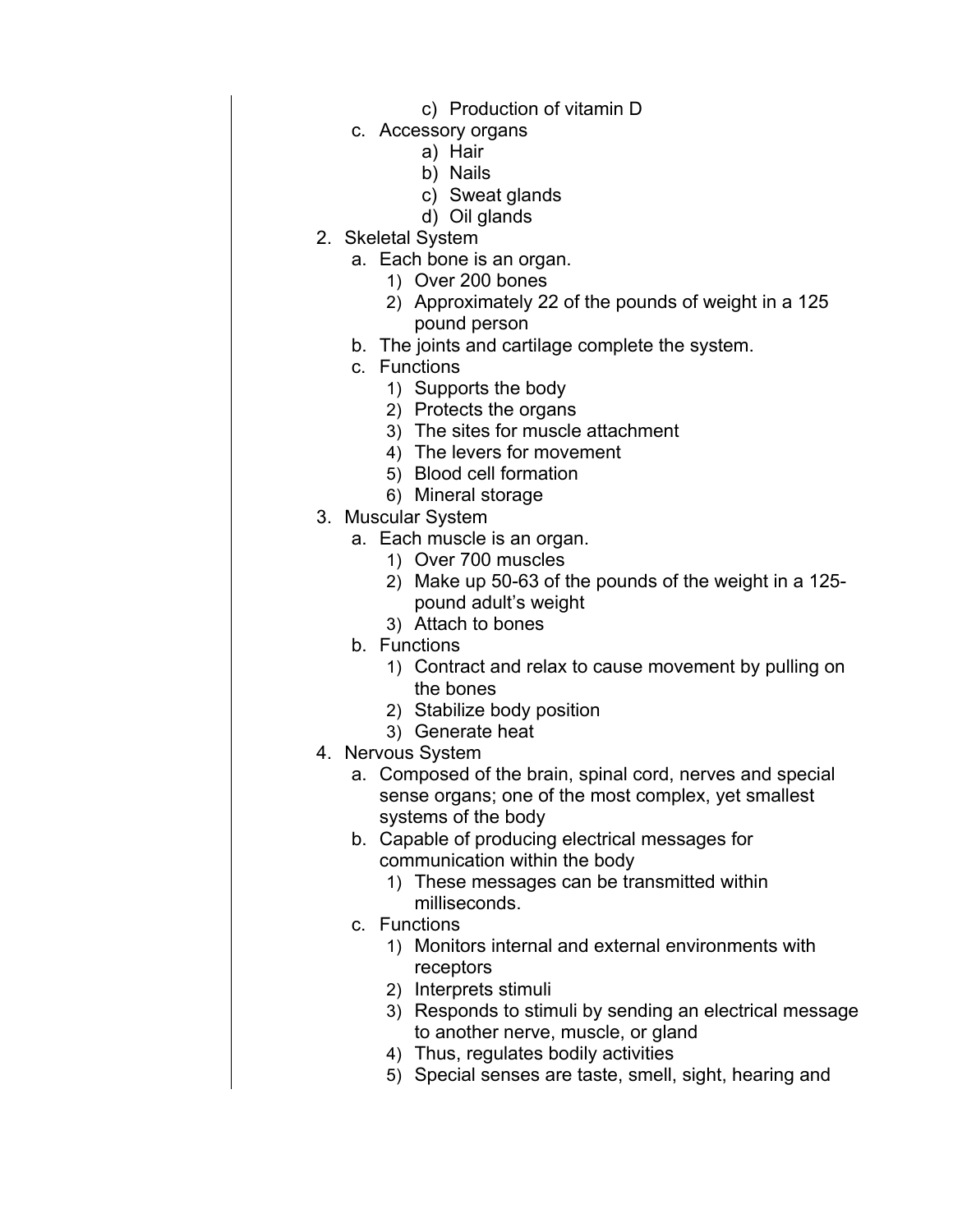equilibrium

- 5. Endocrine System.
	- a. Composed of glands that secrete hormones locally, or into the blood supply
		- 1) Examples
			- a) Pineal,
			- b) Pituitary,
			- c) Hypothalamus,
			- d) Thyroid,
			- e) Parathyroids,
			- f) Thymus,
			- g) Adrenals,
			- h) Pancreas,
			- i) Testes,
			- j) Ovaries, and
			- k) Hormone-producing tissue found in other organs
	- b. Hormones are chemical messengers that are released from glands, and that affect a change in some target organ.
- 6. Cardiovascular System
	- a. Composed of:
		- 1) Heart
			- a) Pump,
			- b) Blood,
			- c) Blood vessels:
				- i. Arteries,
					- (a) Flow away from the heart
				- ii. Veins,
					- (a) Floe toward the heart
				- iii. Capillaries.
					- (a) Flow between arteries and veins
		- 2) The heart is a 4-chambered pump.
		- 3) The left side of the heart pumps blood through the arteries to the capillaries.
		- 4) At the capillaries, the blood releases nutrients, oxygen, and other necessary molecules into the body tissues.
		- 5) Also at the capillaries, the blood receives waste products, carbon dioxide, and other cellular products.
		- 6) Deoxygenated blood returns to the heart via the veins.
		- 7) The right side of the heart pumps the blood to the lungs to release carbon dioxide and receive oxygen.
		- 8) In the course of 1 minute, all the blood in the body circulates through the heart.
	- b. Functions of the cardiovascular system
		- 1) Supplies cells with nutrients and oxygen
		- 2) Removes waste products from cells and delivers them for removal from the body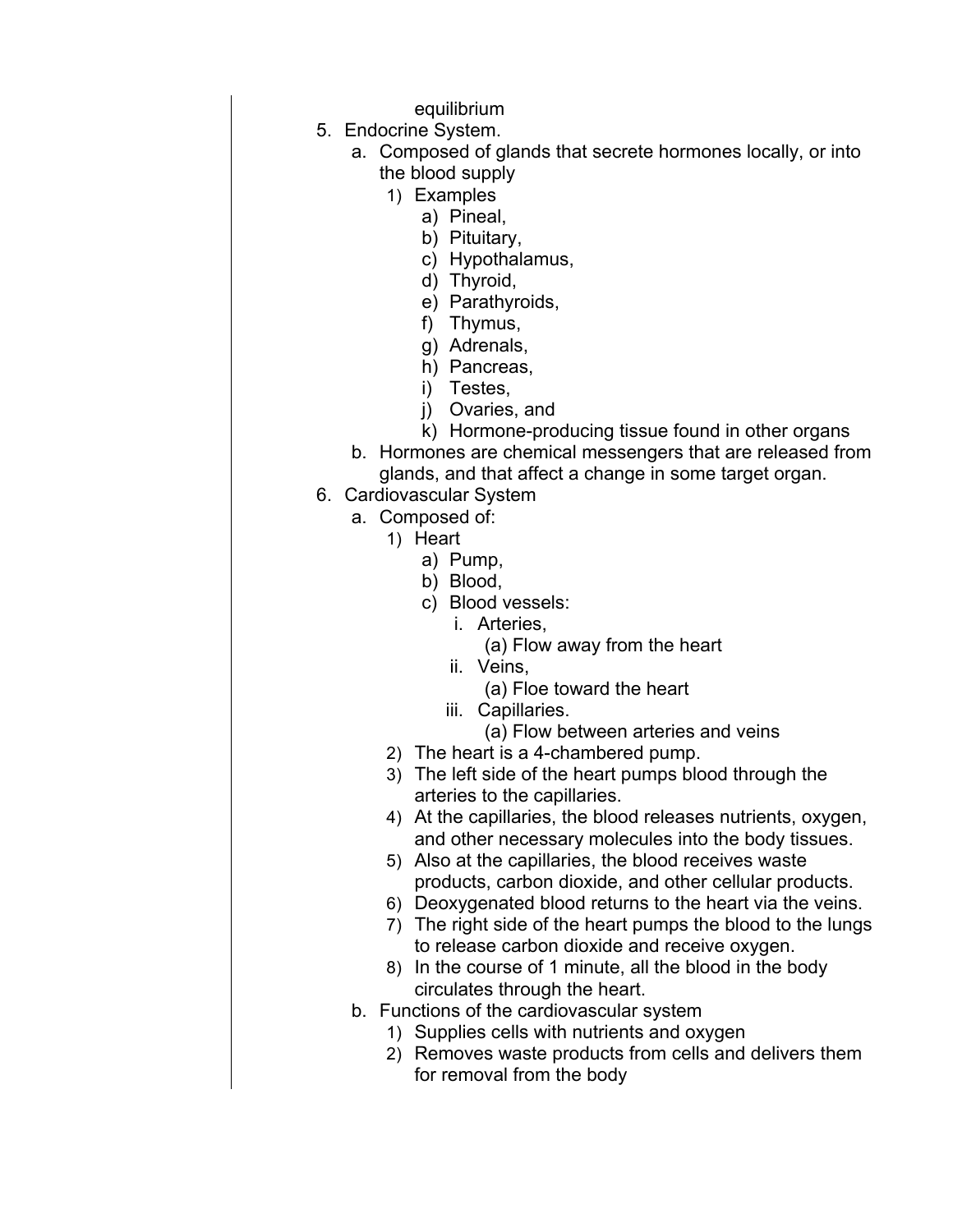- 3) Helps regulate the acid-base balance (pH)
- 4) Helps regulate water volume
- 5) Helps regulate temperature
- 6) Helps defend against disease
- 7) Mends damaged vessels
- 7. Lymphatic System
	- a. Composed of
		- 1) Spleen,
		- 2) Thymus,
		- 3) Lymph nodes,
		- 4) Tonsils,
		- 5) Lymph,
		- 6) Lymph vessels
	- b. Functions
		- 1) Returns to the blood supply fluid and proteins that have moved out of the blood vessels
		- 2) Transports lipids from the small intestine to the bloodstream
		- 3) Houses lymphocytes that defend the body against invasion by microbes, foreign cells, toxins, and cancer cells
- 8. Respiratory System
	- a. Composed of
		- 1) Nose,
		- 2) Pharynx,
		- 3) Larynx,
		- 4) Trachea,
		- 5) Bronchi,
		- 6) Lungs
		- b. Functions
			- 1) Brings air from the atmosphere into the lungs a) Warms and moistens air in the nasal cavity
			- 2) Transfers oxygen from the inhaled air to the blood, and receives carbon dioxide from the blood to be exhaled
			- 3) Helps regulate the acid-base balance (pH)
			- 4) Air flowing from the lungs through the vocal cords of the larynx produces sound.
			- 5) A healthy adult breathes in and out 12-15 times each minute, exchanging a total of 6 liters of gas per minute.
- 9. Digestive System
	- a. The digestive tract is composed of any structure through which ingested material passes:
		- 1) Mouth,
		- 2) Pharynx,
		- 3) Esophagus,
		- 4) Stomach,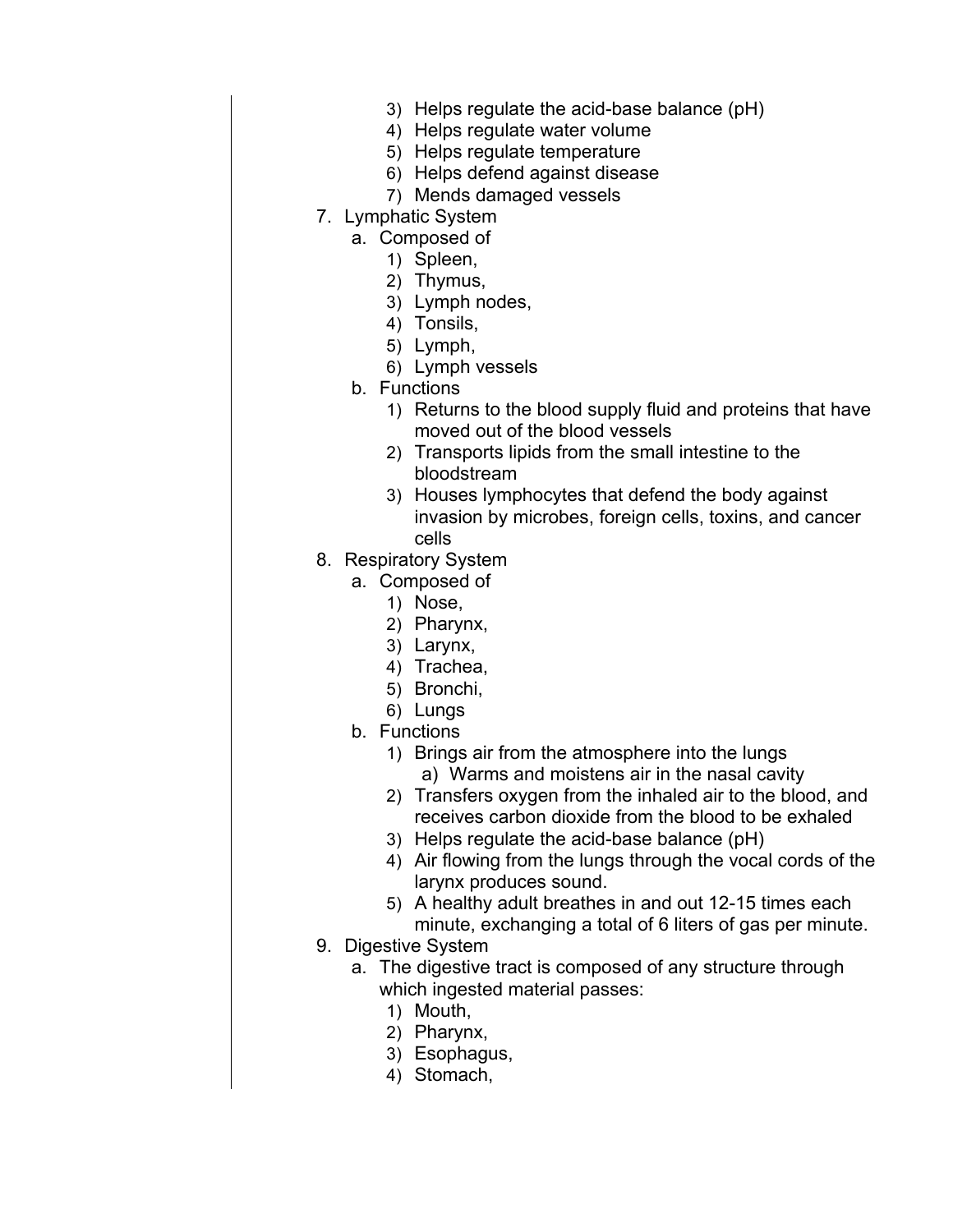- 5) Small and large intestines,
- 6) Anus
- b. Accessory organs are structures that assist in the digestive processes:
	- 1) Teeth,
	- 2) Tongue,
	- 3) Salivary glands,
	- 4) Gall bladder,
	- 5) Liver,
	- 6) Pancreas
- c. Food that is eaten is not considered "in" the body until it is digested and absorbed by the digestive tract.
- 10. Urinary System
	- a. Composed of
		- 1) 2 kidneys,
		- 2) 2 ureters,
		- 3) 1 bladder,
		- 4) 1 urethra
	- b. Functions
		- 1) Filters blood,
		- 2) Eliminates wastes,
		- 3) Regulates fluid and chemical composition of the blood,
		- 4) Helps maintain the acid-base balance,
		- 5) Helps maintain mineral homeostasis,
		- 6) Produces urine.
		- 7) Each day 180 liters of water are removed from the blood and 178-179 liters are returned to the blood, producing 1-2 liters of urine.
		- 8) Helps regulate the production of red blood cells
- 11. Reproductive Systems
	- a. Female
		- 1) Composed of:
			- a) Uterus,
			- b) Fallopian tubes,
			- c) Ovaries,
			- d) Vagina
		- 2) Functions
			- a) Produces gametes (eggs),
			- b) Stores eggs,
			- c) Transports eggs,
			- d) Produces hormones,
			- e) Nourishes and supports a developing embryo and fetus
			- f) Delivers a baby
	- b. Male
		- 1) Composed of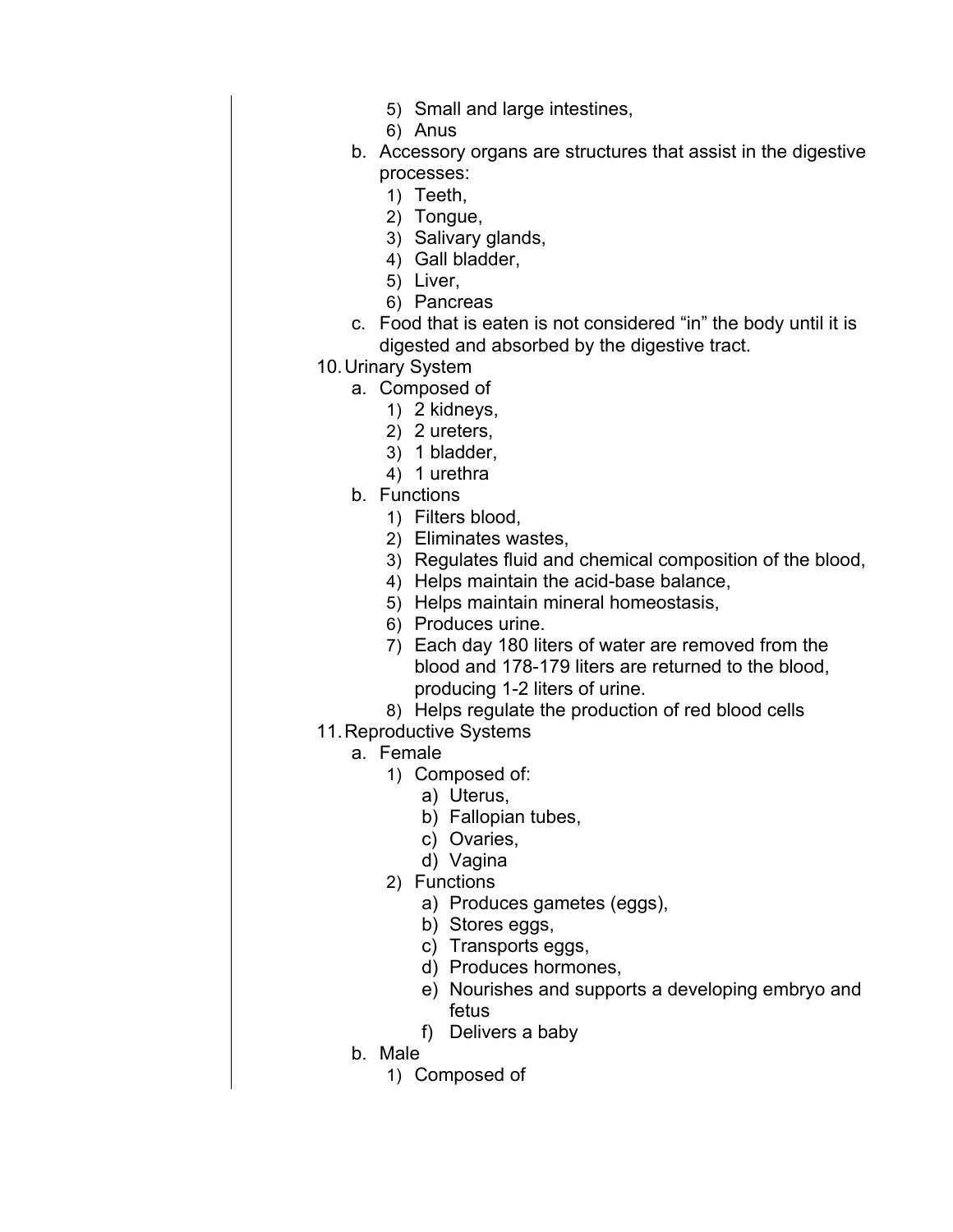- a) Testes,
- b) Epididymis,
- c) Ductus deferens,
- d) Penis
- 2) Functions
	- a) Produces gametes (sperm),
	- b) Stores sperm,
	- c) Transports sperm,
	- d) Delivers sperm,
	- e) Produces hormones
- c. The two systems work together to produce human offspring.

#### **Activity**

- I. Complete the System Chart.
- II. Divide the class into twelve groups (doing male and female reproductive as separate systems). Have each group illustrate a system by creating a model or poster of one of the systems. As they are designing their representation of a system, have them consider how their system contributes to the overall homeostasis of the body and determine at least one other system with which theirs must work closely. Have the groups present to the class their models, how the system contributes to homeostasis and the other system with which theirs must work closely. Have the class discuss how the various systems may be interdependent.

#### **Assessment**

Overview of Body Systems Test

#### **Materials**

Poster and modeling supplies. Key – System Chart Key – Overview of Body Systems Test http://www.innerbody.com/htm/body.html http://www.medtropolis.com/VBody.asp

#### **Accommodations for Learning Differences**

For reinforcement, the students will draw and label each system.

For enrichment, the students will research at least one disease of each system.

#### **National and State Education Standards**

National Health Science Cluster Standards HLC01.01 Academic Foundations Health care workers will know the academic subject matter required (in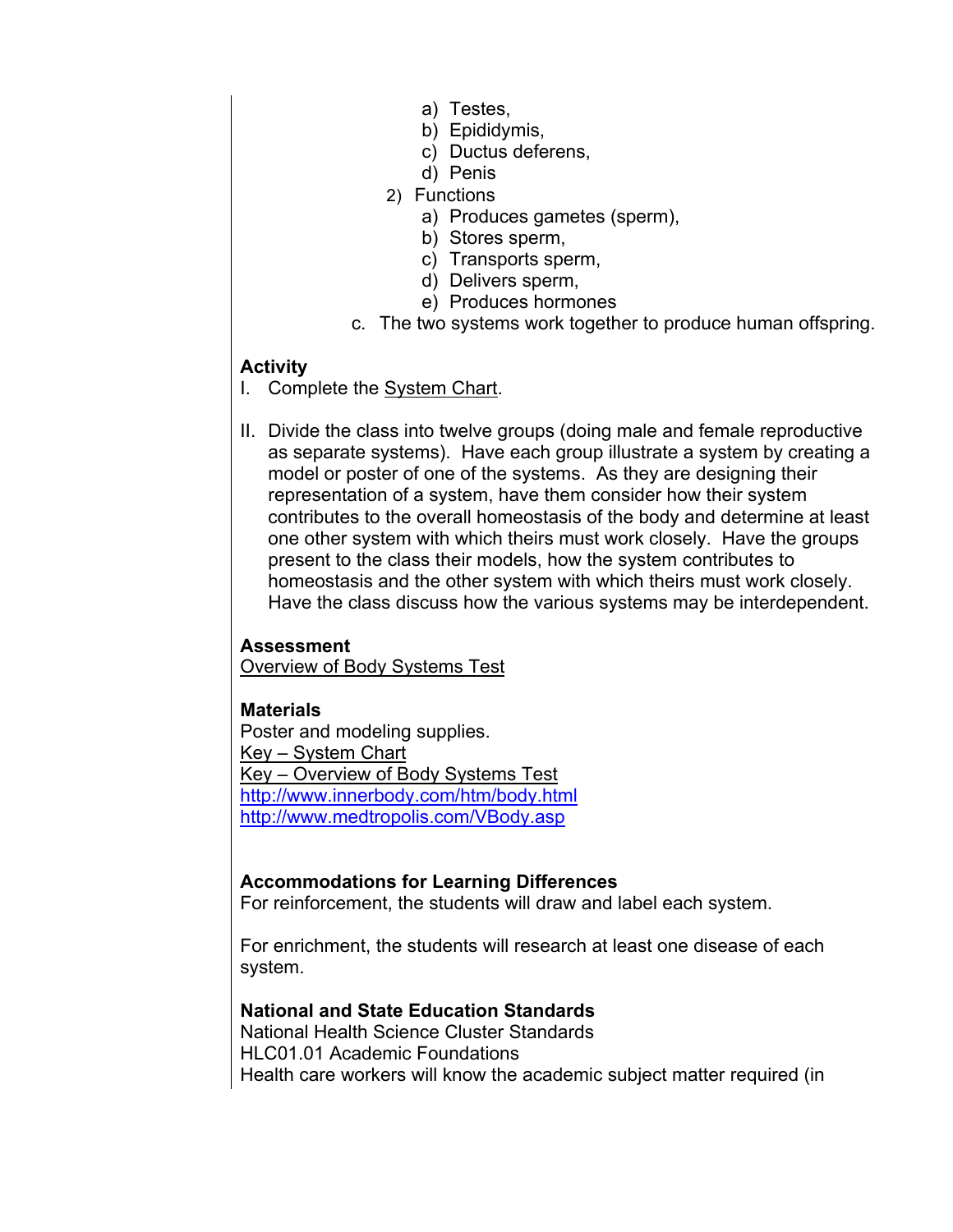addition to state high school graduation requirements) for proficiency within their area. They will use this knowledge as needed in their role. HLC1O.01 Technical Skills

Health Care Workers will apply technical skills required for all career specialties. They will demonstrate skills and knowledge as appropriate.

#### **TEKS**

130.204 (c)(1)(E) summarize biological and chemical processes that maintain homeostasis; and

130.204 (c)(1)(F) explain the changes in structure and function due to trauma and disease.

Texas College and Career Readiness Standards English Language Arts

II. B. Understand new vocabulary and concepts and use them accurately in reading writing and speaking.

III. B. Develop effective speaking styles for both group and one on one situations.

IV. A. Apply listening skills as an individual and as a member of a group in a variety of settings.

IV. B. 2. Listen actively and effectively in one-on-one communication situations.

#### **Science**

1.E.1. Use several modes of expression to describe or characterize natural patterns and phenomena. These modes of expression include narrative, numerical, graphical, pictorial, symbolic, and kinesthetic.

1.E.2. Use essential vocabulary of the discipline being studied.

3.A.1. Use correct applications of writing practices in scientific communication.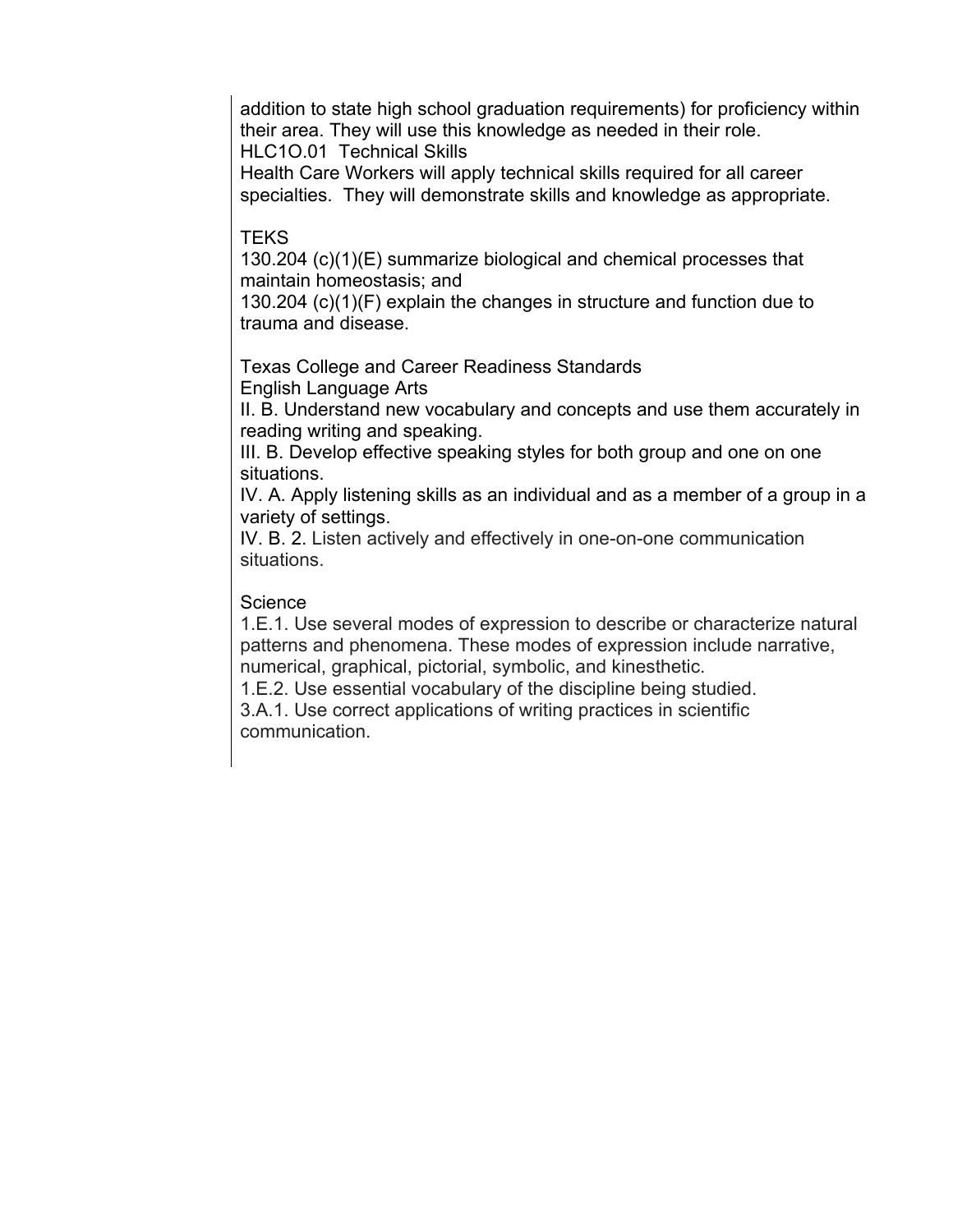#### Overview of Body Systems Test

Name: \_\_\_\_\_\_\_\_\_\_\_\_\_\_\_\_\_\_\_\_\_\_\_\_\_\_ Date: \_\_\_\_\_\_\_\_\_\_\_\_\_

Match the following:

- \_\_\_ 1. Which of the following is true of the integumentary system?
	- A) Provides protection from external stresses; helps regulate body temperature
	- B) Absorbs nutrients and eliminates wastes
	- C) Stores minerals and supports the body
	- D) Creates gametes
- 2. Which of the following is true of the skeletal system?
	- A) Filters blood and produces urine
	- B) Acts as a barrier against external invasion
	- C) Provides support and protection; stores minerals
	- D) Removes fluid and proteins that have left the blood vessels
- \_\_\_ 3. Which of the following is true of the muscular system?
	- A) Stores fats and minerals
	- B) Produces movement; generates heat; stabilizes body position
	- C) Digests food and eliminates wastes
	- D) Transports chemical messengers and nutrients to the cells
- 4. Which of the following is true of the nervous system?
	- A) Helps regulate red blood cell production; eliminates wastes
	- B) Creates gametes
	- C) Acts as a barrier against external invasion
	- D) Detects, interprets, and responds to changes in the environment; regulates homeostasis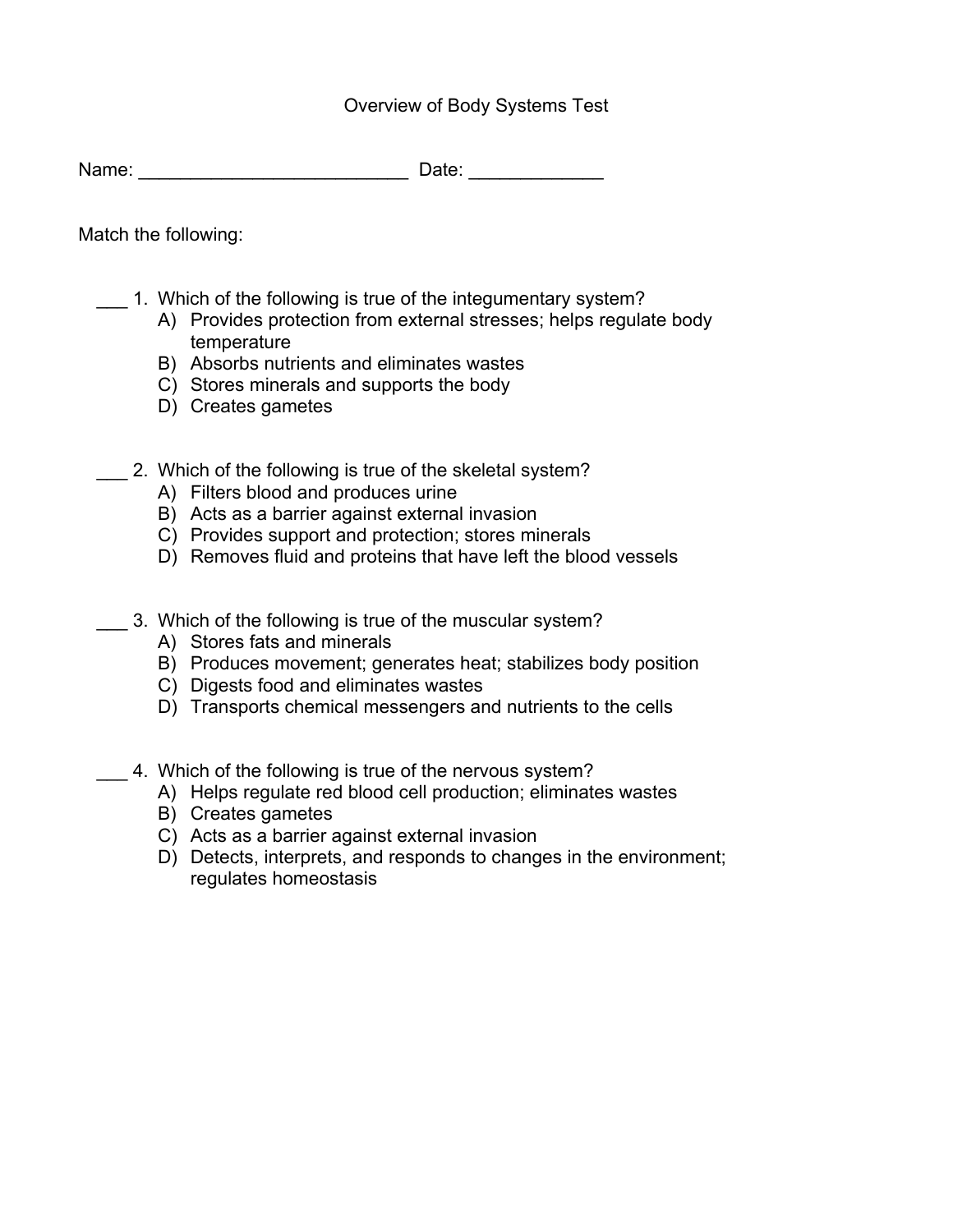- 5. Which of the following is true of the cardiovascular system?
	- A) Detects, interprets, and responds to changes in the environment
	- B) Exchanges oxygen and carbon dioxide between the body and the atmosphere
	- C) Transports oxygen, carbon dioxide, nutrients, and wastes to and from cells
	- D) Digests food and eliminates wastes
- 6. Which of the following is true of the endocrine system?
	- A) Acts as a barrier against external invasion
	- B) Nourishes a developing fetus and embryo
	- C) Helps regulate red blood cell production; eliminates wastes
	- D) Regulates body activities via hormone secretion.
- 7. Which of the following is true of the lymphatic system?
	- A) Creates gametes
	- B) Returns proteins and fluids to the blood and transports fats from the gastrointestinal tract to the blood
	- C) Produces movement; generates heat; stabilizes body position
	- D) Detects, interprets, and responds to changes in the environment
- 8. Which of the following is true of the respiratory system?
	- A) Regulates volume and chemical composition of blood
	- B) Transfers oxygen and carbon dioxide between air and the blood; helps regulate the acid-base balance
	- C) Produces movement; generates heat
	- D) Digests food and eliminates wastes
	- \_\_\_ 9. Which of the following is true of the digestive system?
		- A) Detects, interprets, and responds to changes in the environment
		- B) Exchanges oxygen and carbon dioxide between the body and the atmosphere
		- C) Helps regulate body temperature
		- D) Breaks down food, absorbs nutrients, and eliminates wastes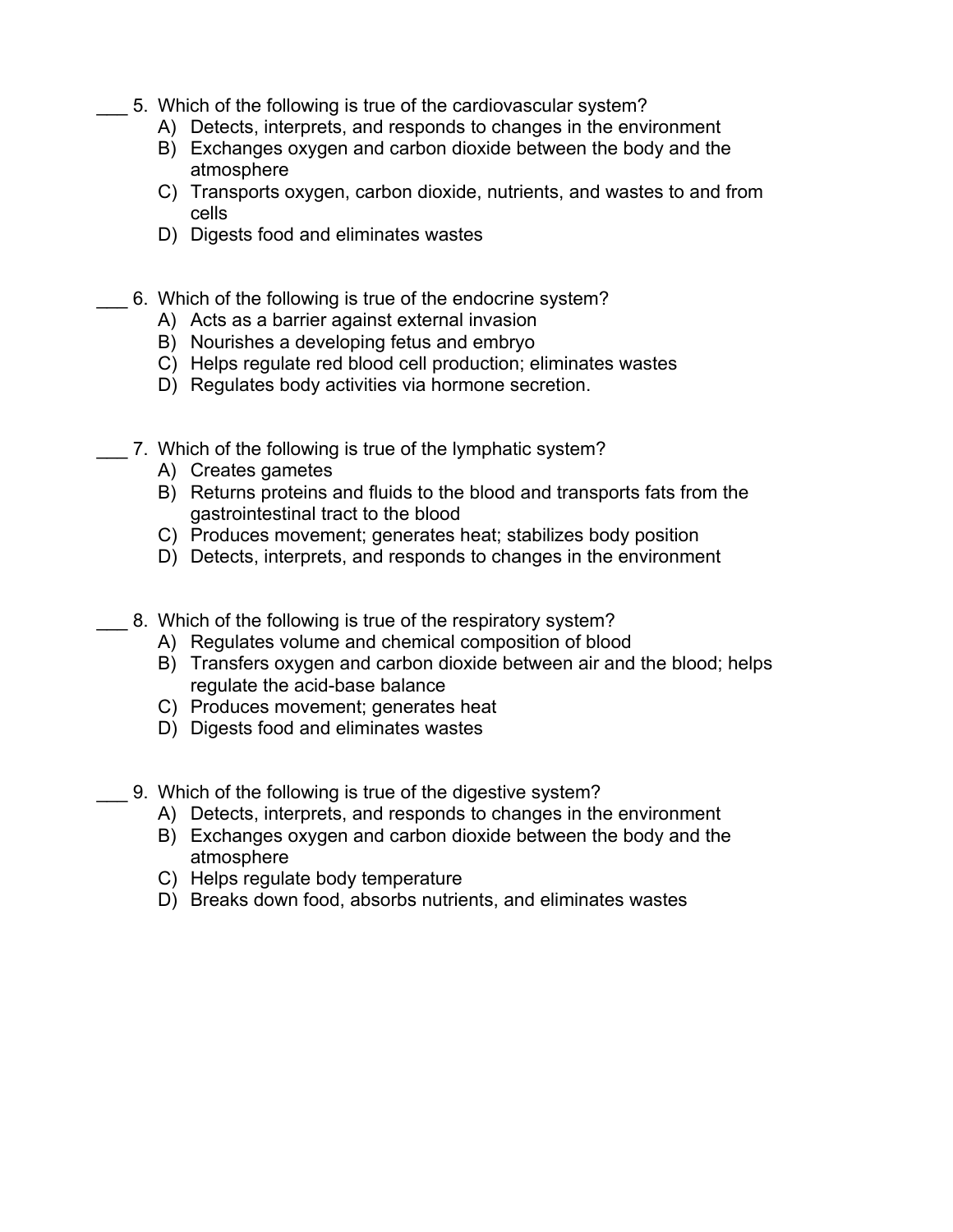- 10. Which of the following is true of the urinary system?
	- A) Regulates volume and chemical composition of blood; helps regulate red blood cell production; eliminates wastes
	- B) Stores fats and minerals
	- C) Breaks down food, absorbs nutrients, and eliminates wastes
	- D) Nourishes a developing fetus and embryo
- 11. Which of the following is true of the male reproductive system?
	- A) Creates gametes
	- B) Nourishes a developing fetus and embryo
	- C) Helps regulate body temperature
	- D) Helps regulate red blood cell production; eliminates wastes
- 12. Which of the following is true of the female reproductive system?
	- A) Helps regulate red blood cell production; eliminates wastes
	- B) Acts as a barrier against external invasion
	- C) Nourishes a developing fetus and embryo
	- D) Stores minerals and supports the body

Match the following organs to the system in which they are located.

- A) Nails, hair and glands
- B) Nose, pharynx, trachea and lungs
- C) Bones, joints and cartilages
- D) Brain, spinal cord, special senses
- E) Heart, blood, and blood vessels
- \_\_\_ 13. Integumentary system
- \_\_\_ 14. Skeletal system
- $\frac{-}{\sqrt{2}}$  15. Nervous system
- 16. Cardiovascular system
- 17. Respiratory system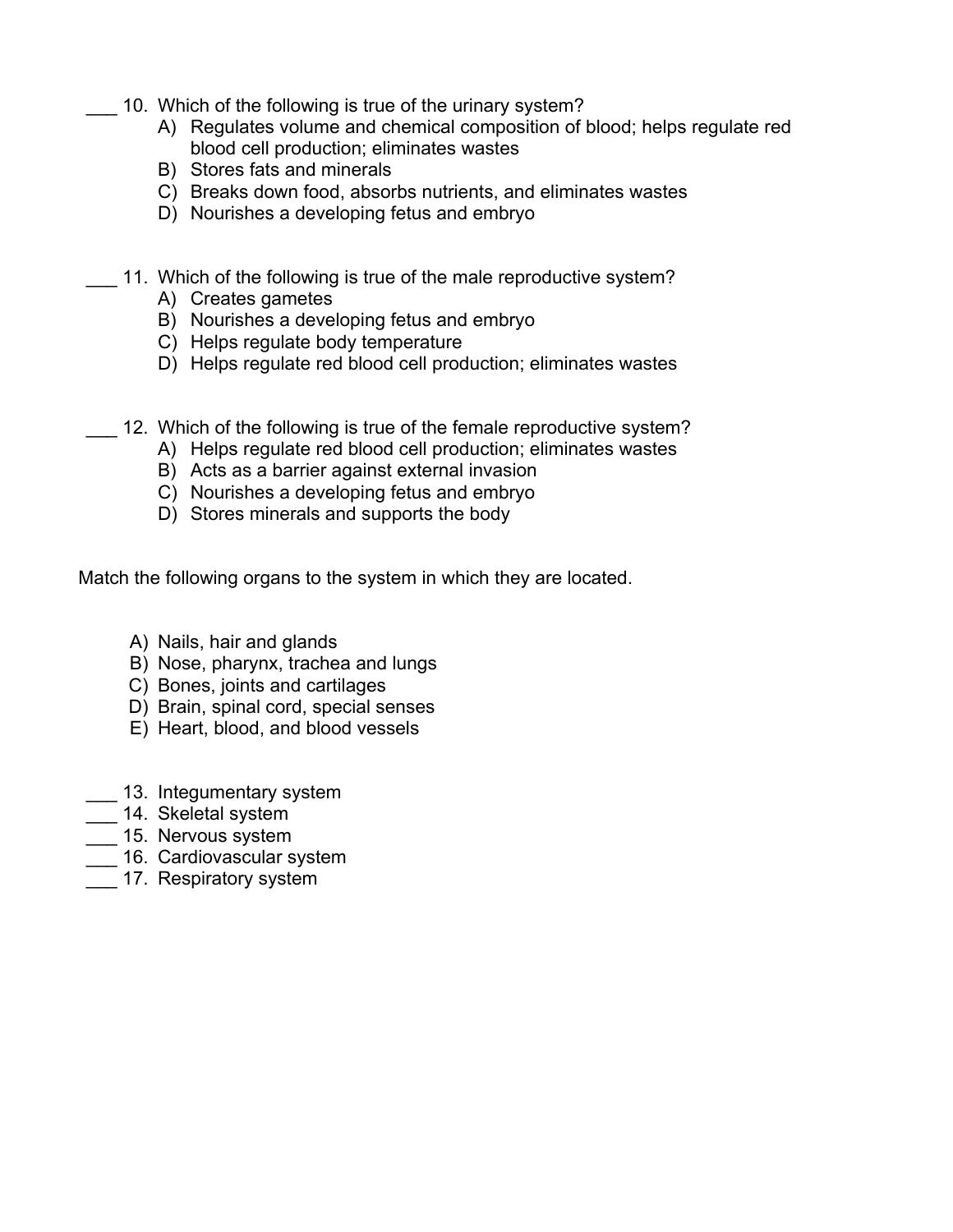Match the following organs to the system in which they are located.

- A) Pituitary, pineal, hypothalamus
- B) Testes, epididymis, ductus deferens
- C) Tonsils, spleen, thymus
- D) Kidneys, ureters, bladder
- E) Ovaries, uterus, fallopian tubes
- \_ 18. Male reproductive system
- \_\_\_ 19. Female reproductive system
- **20. Urinary system**
- $\overline{\phantom{a}}$  21. Lymphatic system
- $\frac{1}{\sqrt{2}}$  22. Endocrine system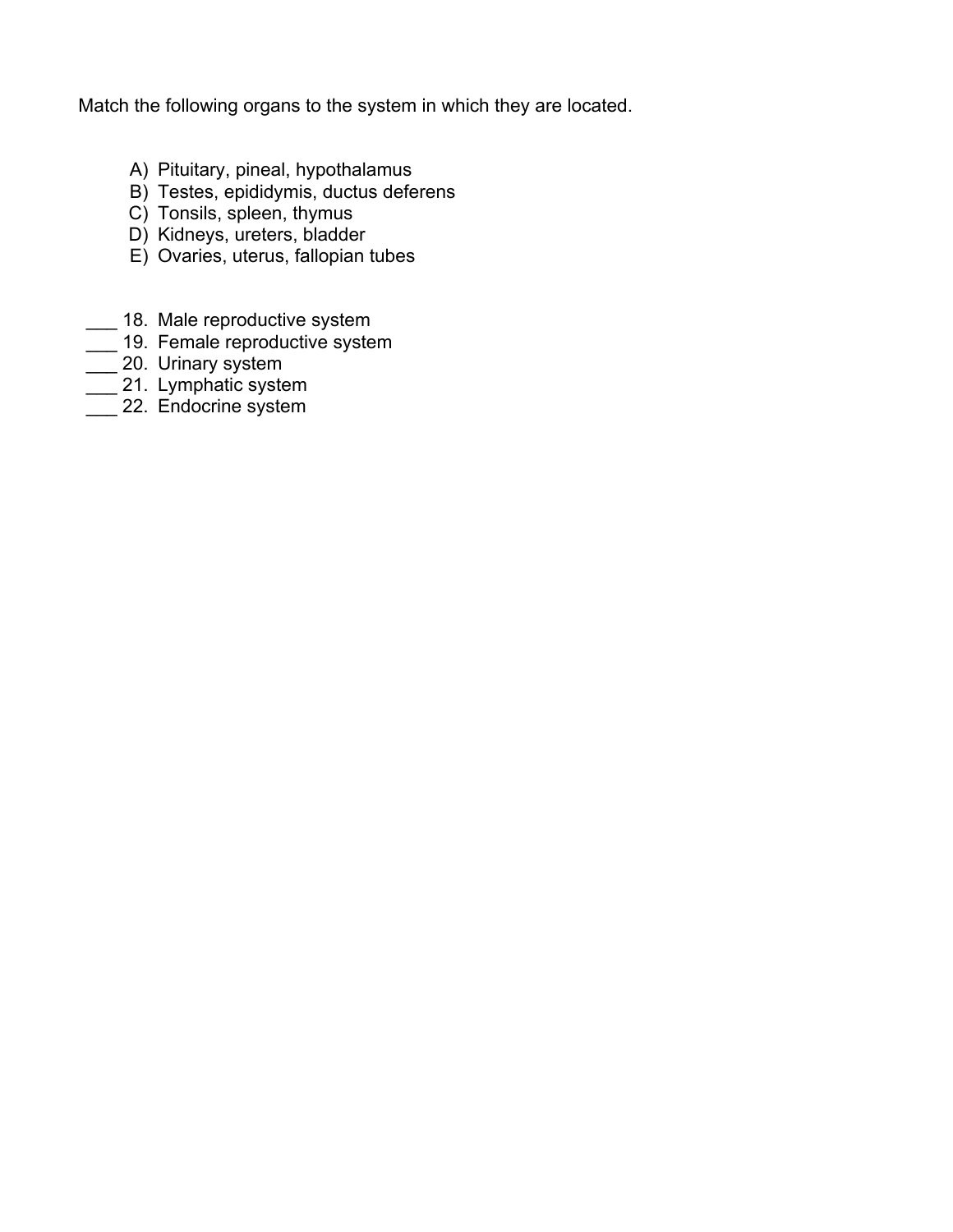## **Answer key**

- 1. A
- 2. C
- 3. B 4. D
- 5. C
- 6. D
- 7. B
- 8. B
- 9. D 10. A
- 11. A
- 12. C
- 13. A
- 14. C
- 15. D 16. E
- 17. B
- 18. B
- 19. E
- 20. D
- 21. C
- 22. A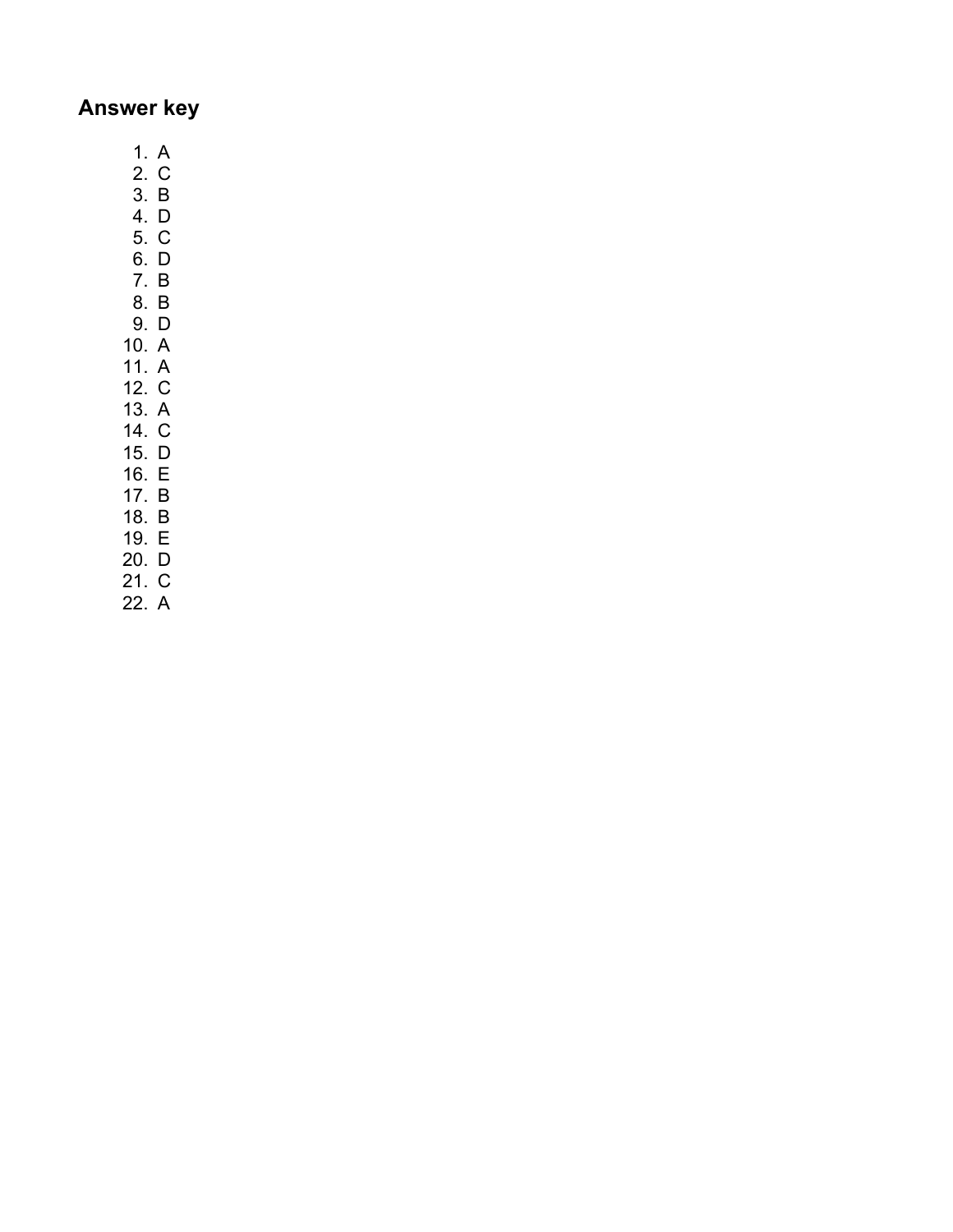## **System Chart**

Complete the following chart that describes the body systems:

| System         | .<br>-------<br><b>Functions</b> | <b>Organs</b> |
|----------------|----------------------------------|---------------|
| Integumentary  |                                  |               |
| Skeletal       |                                  |               |
| Digestive      |                                  |               |
| Cardiovascular |                                  |               |
| Urinary        |                                  |               |
| Endocrine      |                                  |               |
| Reproductive   |                                  |               |
| Muscular       |                                  |               |
| Nervous        |                                  |               |
| Lymphatic      |                                  |               |
| Respiratory    |                                  |               |